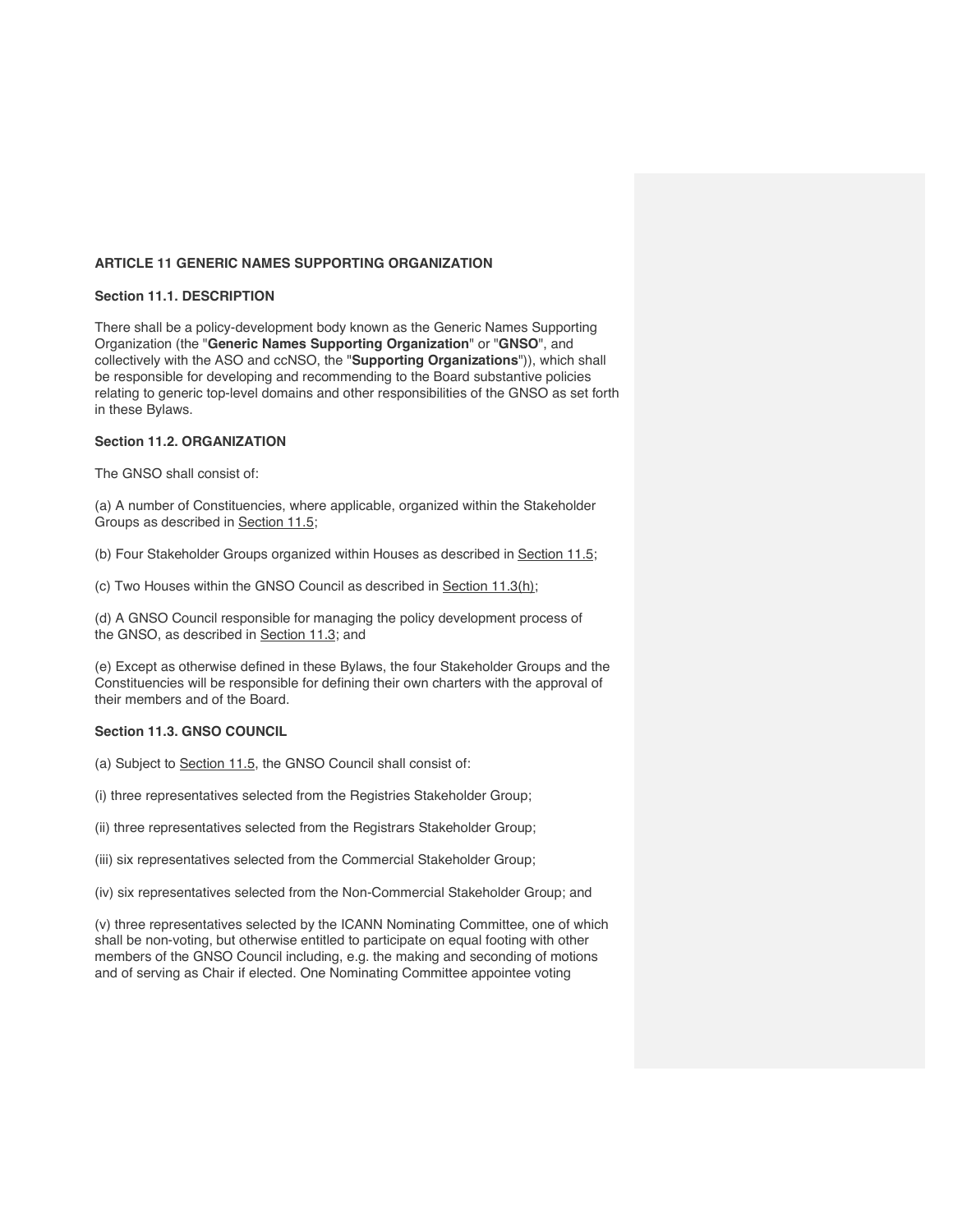representative shall be assigned to each House (as described in Section 11.3(h)) by the Nominating Committee.

No individual representative may hold more than one seat on the GNSO Council at the same time.

Stakeholder Groups should, in their charters, ensure their representation on the GNSO Council is as diverse as possible and practicable, including considerations of geography, GNSO Constituency, sector, ability and gender.

There may also be liaisons to the GNSO Council from other ICANN Supporting Organizations and/or Advisory Committees, from time to time. The appointing organization shall designate, revoke, or change its liaison on the GNSO Council by providing written notice to the Chair of the GNSO Council and to the ICANN Secretary. Liaisons shall not be members of or entitled to vote, to make or second motions, or to serve as an officer on the GNSO Council, but otherwise liaisons shall be entitled to participate on equal footing with members of the GNSO Council.

(b) The regular term of each GNSO Council member shall begin at the conclusion of an ICANN annual meeting and shall end at the conclusion of the second ICANN annual meeting thereafter. The regular term of two representatives selected from Stakeholder Groups with three Council seats shall begin in even-numbered years and the regular term of the other representative selected from that Stakeholder Group shall begin in odd-numbered years. The regular term of three representatives selected from Stakeholder Groups with six Council seats shall begin in even-numbered years and the regular term of the other three representatives selected from that Stakeholder Group shall begin in odd-numbered years. The regular term of one of the three members selected by the Nominating Committee shall begin in even-numbered years and the regular term of the other two of the three members selected by the Nominating Committee shall begin in odd-numbered years. Each GNSO Council member shall hold office during his or her regular term and until a successor has been selected and qualified or until that member resigns or is removed in accordance with these Bylaws.

Except in a "special circumstance," such as, but not limited to, meeting geographic or other diversity requirements defined in the Stakeholder Group charters, where no alternative representative is available to serve, no Council member may be selected to serve more than two consecutive terms, in such a special circumstance a Council member may serve one additional term. For these purposes, a person selected to fill a vacancy in a term shall not be deemed to have served that term. A former Council member who has served two consecutive terms must remain out of office for one full term prior to serving any subsequent term as Council member. A "special circumstance" is defined in the GNSO Operating Procedures.

(c) A vacancy on the GNSO Council shall be deemed to exist in the case of the death, resignation, or removal of any member. Vacancies shall be filled for the unexpired term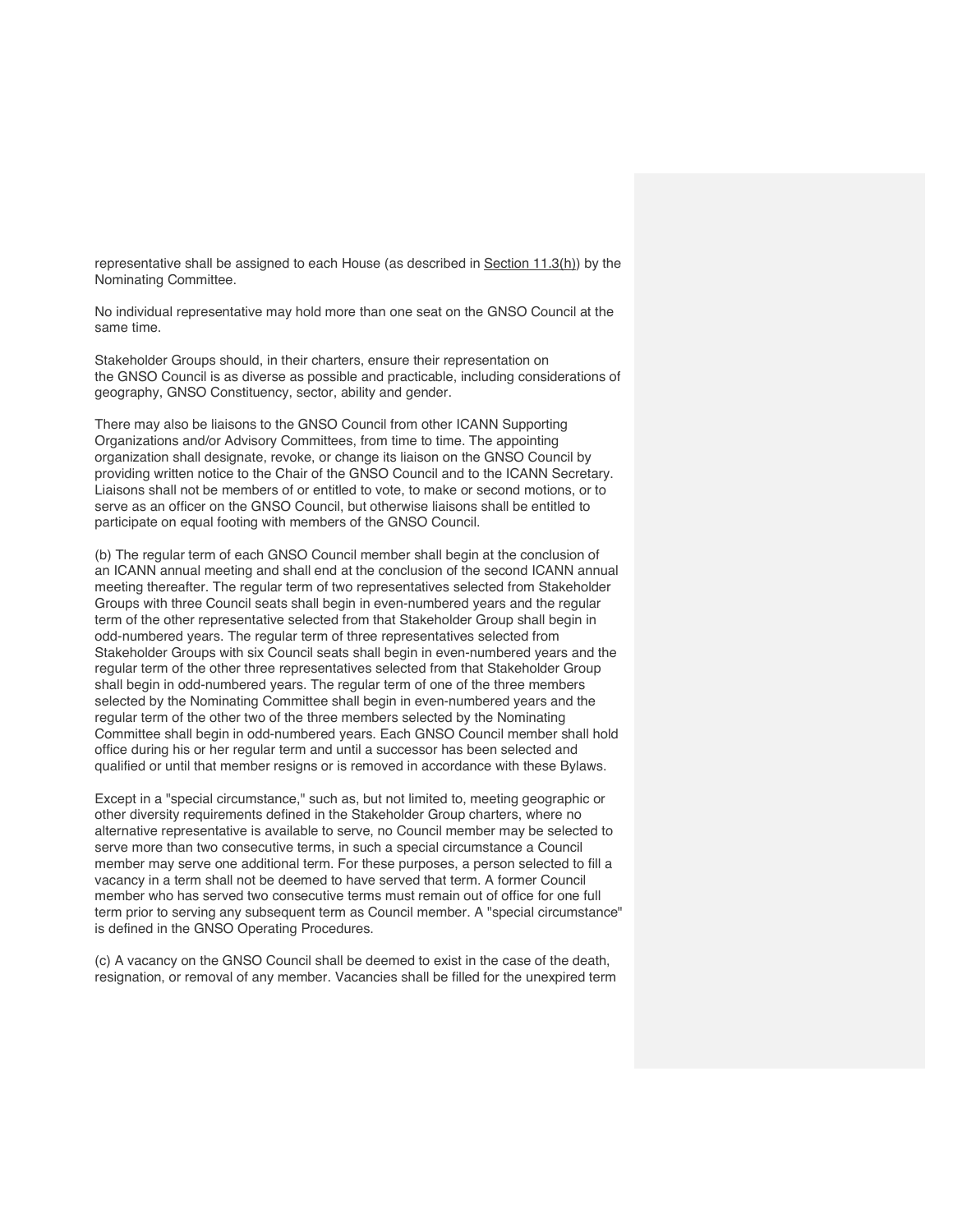by the appropriate Nominating Committee or Stakeholder Group that selected the member holding the position before the vacancy occurred by giving the GNSO Secretariat written notice of its selection. Procedures for handling Stakeholder Group-appointed GNSO Council member vacancies, resignations, and removals are prescribed in the applicable Stakeholder Group Charter.

A GNSO Council member selected by the Nominating Committee may be removed for cause: (i) stated by a three-fourths (3/4) vote of all members of the applicable House to which the Nominating Committee appointee is assigned; or (ii) stated by a three-fourths (3/4) vote of all members of each House in the case of the non-voting Nominating Committee appointee (see Section 11.3(h)). Such removal shall be subject to reversal by the ICANN Board on appeal by the affected GNSO Council member.

(d) The GNSO Council is responsible for managing the policy development process of the GNSO. It shall adopt such procedures (the "**GNSO Operating Procedures**") as it sees fit to carry out that responsibility, provided that such procedures are approved by a majority vote of each House. The GNSO Operating Procedures shall be effective upon the expiration of a twenty-one (21) day public comment period, and shall be subject to Board oversight and review. Until any modifications are recommended by the GNSO Council, the applicable procedures shall be as set forth in Section 11.6.

(e) No more than one officer, director or employee of any particular corporation or other organization (including its subsidiaries and affiliates) shall serve on the GNSO Council at any given time.

(f) The GNSO shall nominate by written ballot or by action at a meeting individuals to fill Seats 13 and 14 on the Board. Each of the two voting Houses of the GNSO, as described in Section 11.3(h), shall make a nomination to fill one of two Board seats, as outlined below; any such nomination must have affirmative votes compromising sixty percent (60%) of all the respective voting House members:

(i) the Contracted Parties House (as described in  $Section 11.3(h)(i)$ ) shall select a representative to fill Seat 13; and

(ii) the Non-Contracted Parties House (as described in Section 11.3(h)(ii)) shall select a representative to fill Seat 14.

Election procedures are defined in the GNSO Operating Procedures.

Notification of the Board seat nominations shall be given by the GNSO Chair in writing to the EC Administration, with a copy to the Secretary, and the EC shall promptly act on it as provided in Section 7.25.

(g) The GNSO Council shall select the GNSO Chair for a term the GNSO Council specifies, but not longer than one year. Each House (as described in Section 11.3(h))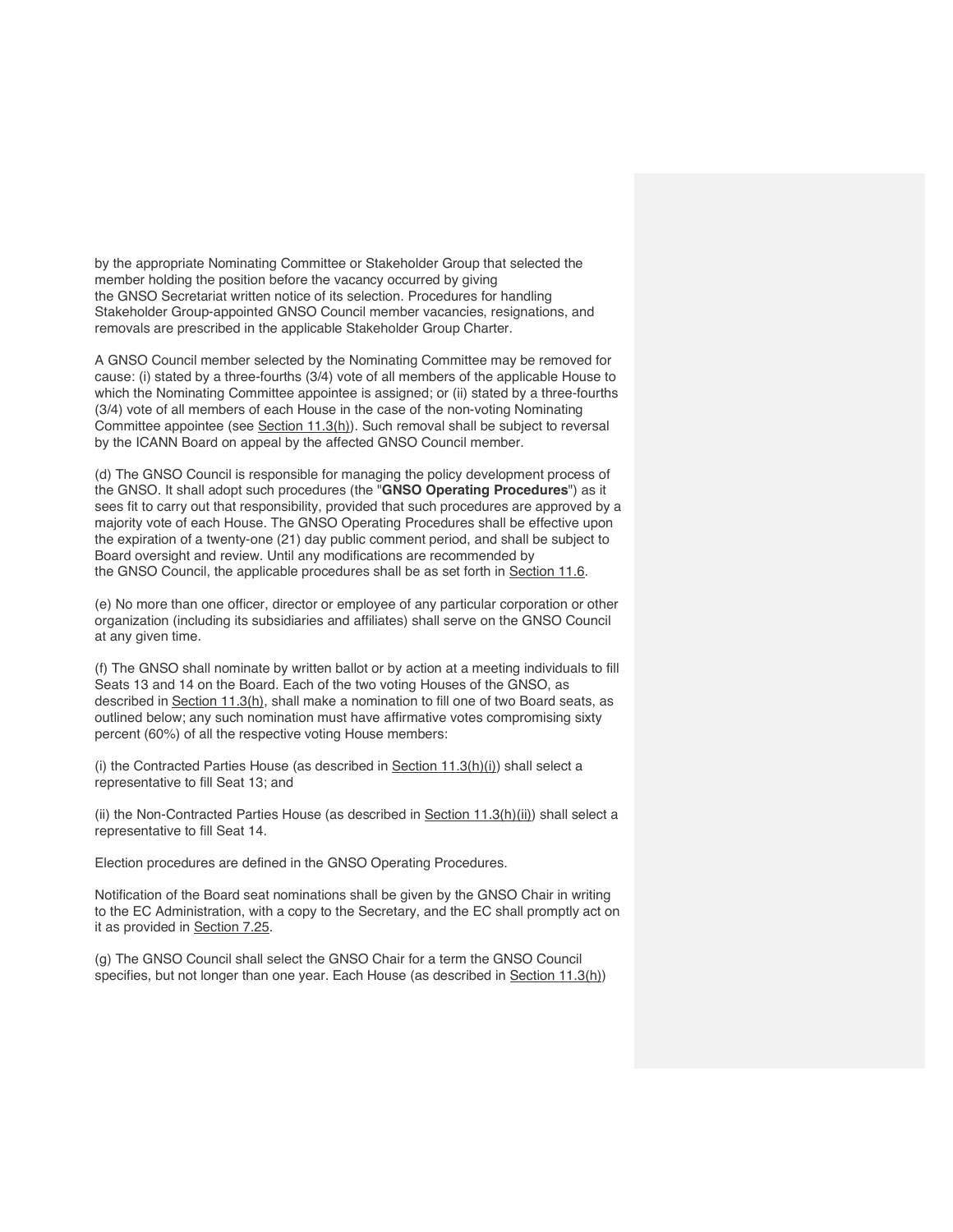shall select a Vice-Chair, who will be a Vice-Chair of the whole of the GNSO Council, for a term the GNSO Council specifies, but not longer than one year. The procedures for selecting the Chair and any other officers are contained in the GNSO Operating Procedures. In the event that the GNSO Council has not elected a GNSO Chair by the end of the previous Chair's term, the Vice-Chairs will serve as Interim GNSO Co-Chairs until a successful election can be held.

(h) Except as otherwise required in these Bylaws, for voting purposes, the GNSO Council (see  $Section 11.3(a)$ ) shall be organized into a bicameral House structure as described below:

(i) the Contracted Parties House includes the Registries Stakeholder Group (three members), the Registrars Stakeholder Group (three members), and one voting member appointed by the ICANN Nominating Committee for a total of seven voting members; and

(ii) the Non Contracted Parties House includes the Commercial Stakeholder Group (six members), the Non-Commercial Stakeholder Group (six members), and one voting member appointed by the ICANN Nominating Committee to that House for a total of thirteen voting members.

Except as otherwise specified in these Bylaws, each member of a voting House is entitled to cast one vote in each separate matter before the GNSO Council.

(i) Except as otherwise specified in these Bylaws,  $\Delta$ nnex  $\Delta$ ,  $\Delta$ nnex  $\Delta$ -1 or  $\Delta$ nnex  $\Delta$ -2 hereto, or the GNSO Operating Procedures, the default threshold to pass a GNSO Council motion or other voting action requires a simple majority vote of each House. The voting thresholds described below shall apply to the following GNSO actions:

(i) Create an Issues Report: requires an affirmative vote of more than one-fourth (1/4) vote of each House or majority of one House.

(ii) Initiate a Policy Development Process ("**PDP**") Within Scope (as described in Annex A): requires an affirmative vote of more than one-third (1/3) of each House or more than two-thirds (2/3) of one House.

(iii) Initiate a PDP Not Within Scope: requires an affirmative vote of GNSO Supermajority (as defined in Section 11.3(i)(xix)).

(iv) Approve a PDP Team Charter for a PDP Within Scope: requires an affirmative vote of more than one-third (1/3) of each House or more than twothirds (2/3) of one House.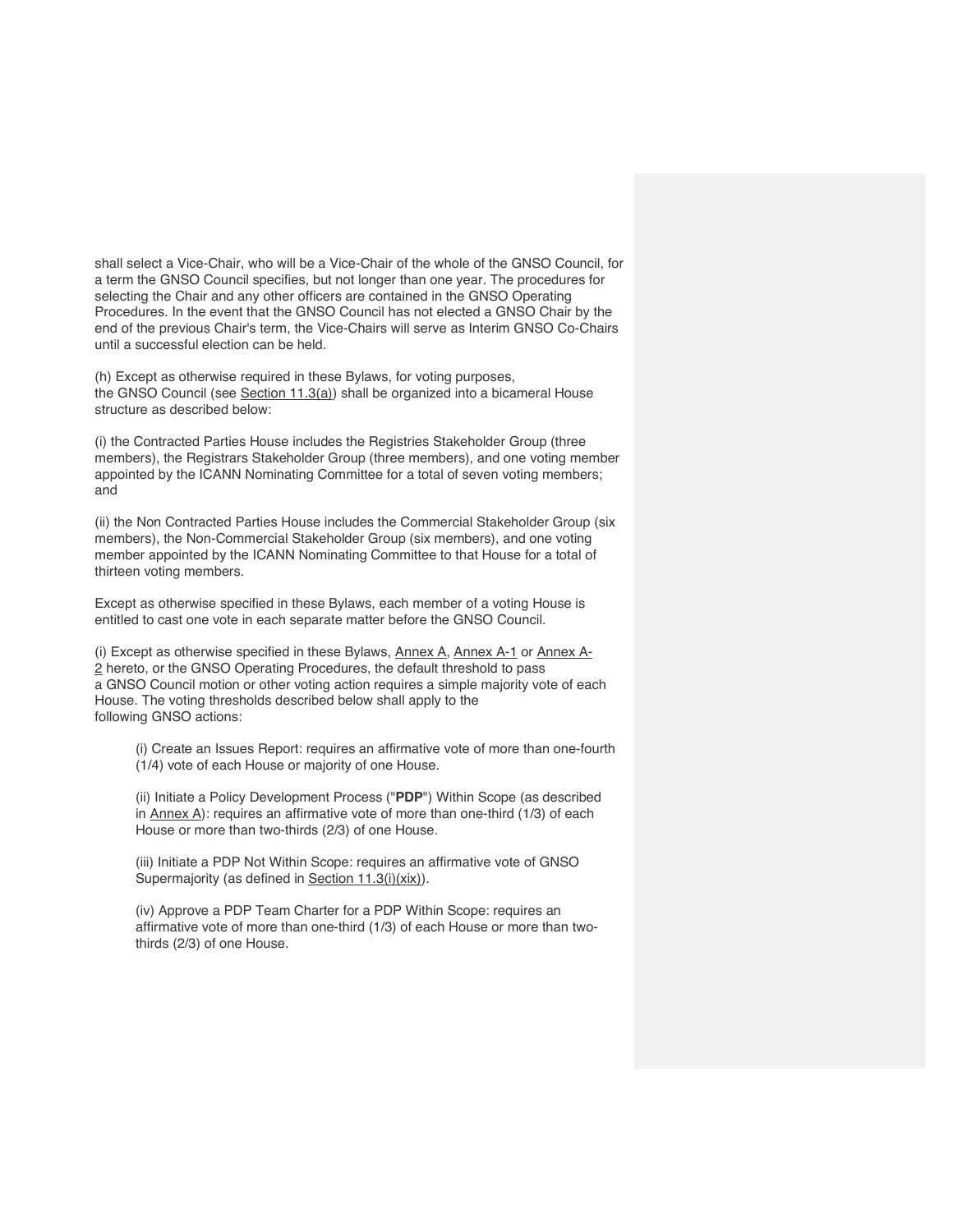(v) Approve a PDP Team Charter for a PDP Not Within Scope: requires an affirmative vote of a GNSO Supermajority.

(vi) Changes to an Approved PDP Team Charter: For any PDP Team Charter approved under (iv) or (v) above, the GNSO Council may approve an amendment to the Charter through a simple majority vote of each House.

(vii) Terminate a PDP: Once initiated, and prior to the publication of a Final Report, the GNSO Council may terminate a PDP only for significant cause, upon a motion that passes with a GNSO Supermajority Vote in favor of termination.

(viii) Approve a PDP Recommendation Without a GNSO Supermajority: requires an affirmative vote of a majority of each House and further requires that one GNSO Council member representative of at least 3 of the 4 Stakeholder Groups supports the Recommendation.

(ix) Approve a PDP Recommendation With a GNSO Supermajority: requires an affirmative vote of a GNSO Supermajority,

(x) Approve a PDP Recommendation Imposing New Obligations on Certain Contracting Parties: where an ICANN contract provision specifies that "a twothirds vote of the council" demonstrates the presence of a consensus, the GNSO Supermajority vote threshold will have to be met or exceeded.

(xi) Modification of Approved PDP Recommendation: Prior to Final Approval by the Board, an Approved PDP Recommendation may be modified or amended by the GNSO Council with a GNSO Supermajority vote.

(xii) Initiation of an Expedited Policy Development Process ("**EPDP**"): requires an affirmative vote of a GNSO Supermajority.

(xiii) Approve an EPDP Team Charter: requires an affirmative vote of a GNSO Supermajority.

(xiv) Approval of EPDP Recommendations: requires an affirmative vote of a GNSO Supermajority.

(xv) Approve an EPDP Recommendation Imposing New Obligations on Certain Contracting Parties: where an ICANN contract provision specifies that "a twothirds vote of the council" demonstrates the presence of a consensus, the GNSO Supermajority vote threshold will have to be met or exceeded.

(xvi) Initiation of a GNSO Guidance Process ("**GGP**"): requires an affirmative vote of more than one-third (1/3) of each House or more than two-thirds (2/3) of one House.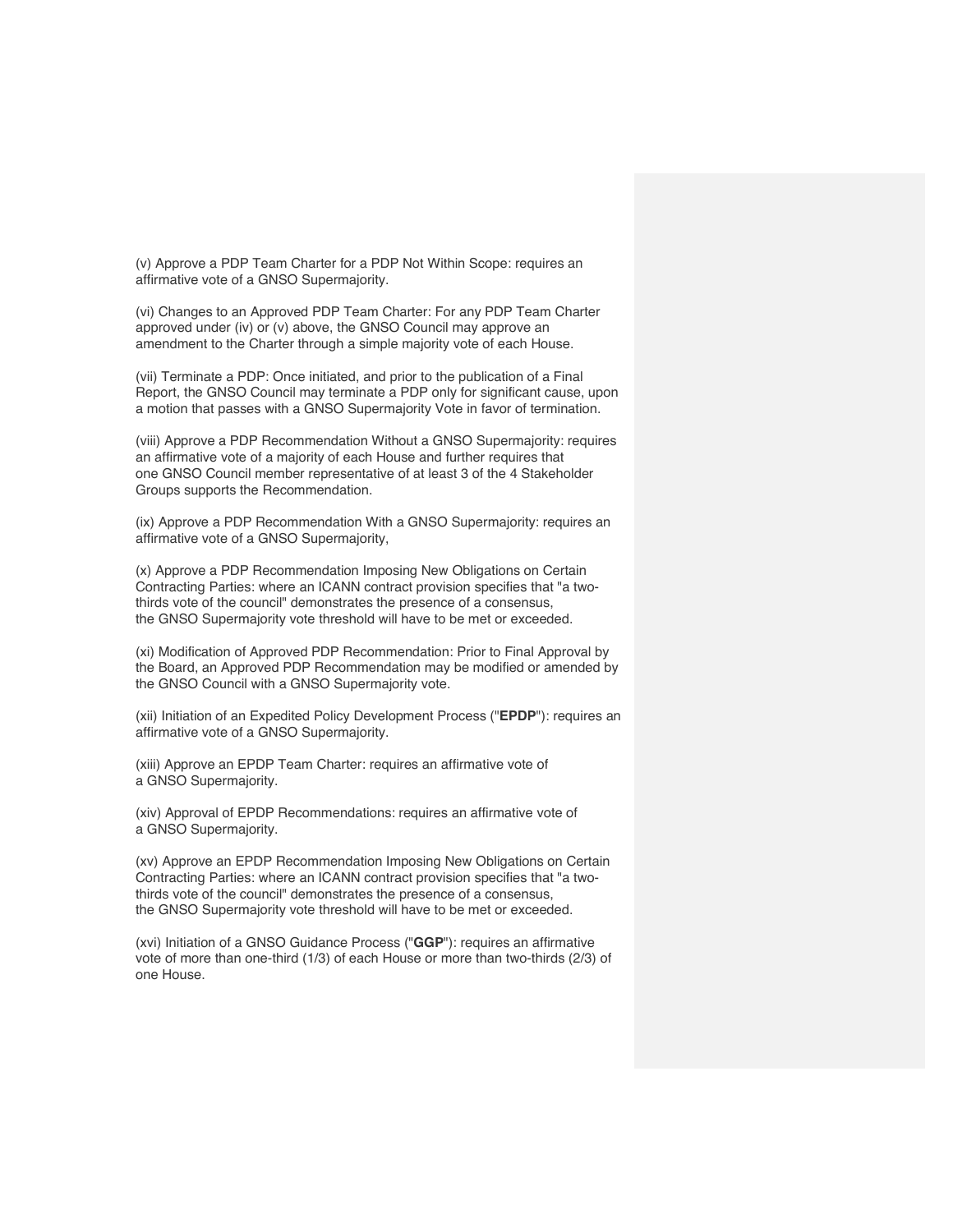| (xvii) Rejection of Initiation of a GGP Requested by the Board: requires an<br>affirmative vote of a GNSO Supermajority.                                                                                                           |                       |
|------------------------------------------------------------------------------------------------------------------------------------------------------------------------------------------------------------------------------------|-----------------------|
| (xviii) Approval of GGP Recommendations: requires an affirmative vote of<br>a GNSO Supermajority.                                                                                                                                  |                       |
| (xix) A "GNSO Supermajority" shall mean: (A) two-thirds (2/3) of the Council<br>members of each House, or (B) three-fourths (3/4) of the Council members of<br>one House and a majority of the Council members of the other House. |                       |
| (i) The voting thresholds described below shall apply to the following GNSO actions as                                                                                                                                             |                       |
| a Decisional Participant in the Empowered Community. For any action not listed, the                                                                                                                                                | Deleted:              |
| default threshold for the GNSO to act as a Decisional Participant in the Empowered                                                                                                                                                 |                       |
| community requires a simple majority vote of each House:                                                                                                                                                                           | Deleted:              |
|                                                                                                                                                                                                                                    |                       |
| (i) Amendment of PTI Articles of Incorporation as contemplated in Section 16.2;                                                                                                                                                    | Deleted: XiX          |
| requires an affirmative vote of a GNSO Supermajority.                                                                                                                                                                              | Deleted: []           |
|                                                                                                                                                                                                                                    |                       |
| (iii) GNSO Council Inspection Request as contemplated in Section 22.7; requires                                                                                                                                                    | Deleted: XX           |
| an affirmative vote of more than one-fourth (1/4) vote of each House or majority                                                                                                                                                   | Deleted:              |
| of one House.                                                                                                                                                                                                                      |                       |
|                                                                                                                                                                                                                                    |                       |
| (iii) GNSO Council Inspection Remedy, as contemplated in Section 22.7 - e, and                                                                                                                                                     | Deleted: XXI          |
| Stakeholder Group / Constituency Inspection Remedy, as contemplated in                                                                                                                                                             | Deleted: (            |
| Section $22.7 - e(ii)$ and $e(iii)$ , for an inspection requested by the GNSO as a<br>Decisional Participant in the Empowered Community: requires an affirmative vote                                                              | Deleted: )            |
| of more than one-fourth (1/4) vote of each House or majority of one House.                                                                                                                                                         | Deleted: GNSO         |
|                                                                                                                                                                                                                                    |                       |
| (iv) Amendments to Fundamental Bylaws and Article Amendments as                                                                                                                                                                    | Deleted: XXII         |
| contemplated by Section 25.2 of the Bylaws, Asset Sales, as contemplated                                                                                                                                                           |                       |
| by Article 26 of the Bylaws, amendments to ICANN Articles of Incorporation:                                                                                                                                                        |                       |
| requires an affirmative vote of a GNSO Supermajority.                                                                                                                                                                              |                       |
|                                                                                                                                                                                                                                    |                       |
| (v) Approval of a Nominating Committee Director Removal Petition as                                                                                                                                                                | Deleted: XXiii        |
| contemplated in Annex D, Article 3, Section 3.1(b) and support for a petition                                                                                                                                                      | Deleted:              |
| submitted by a Petitioning Decisional Participant as contemplated in Section                                                                                                                                                       |                       |
| 3.2(d): requires an affirmative vote of a GNSO Supermajority.                                                                                                                                                                      |                       |
|                                                                                                                                                                                                                                    |                       |
| (vi) Approval of a Nominating Committee Director Removal Supported Petition as                                                                                                                                                     | Deleted: XXIV         |
| contemplated in Annex D, Article 3, Section 3.1(f): requires an affirmative vote of                                                                                                                                                |                       |
| a GNSO Supermajority.                                                                                                                                                                                                              |                       |
|                                                                                                                                                                                                                                    | Deleted: XXV          |
| (vii) Approval of a petition to remove a director holding seat 13 or 14 as                                                                                                                                                         | Deleted: []           |
| contemplated in Annex D, Article 3, Section 3.2(a); requires an affirmative vote of                                                                                                                                                | Deleted: quarters     |
| at least three-fourths (3/4) of the House that appointed that Director.                                                                                                                                                            | <b>Deleted:</b> (3/4) |